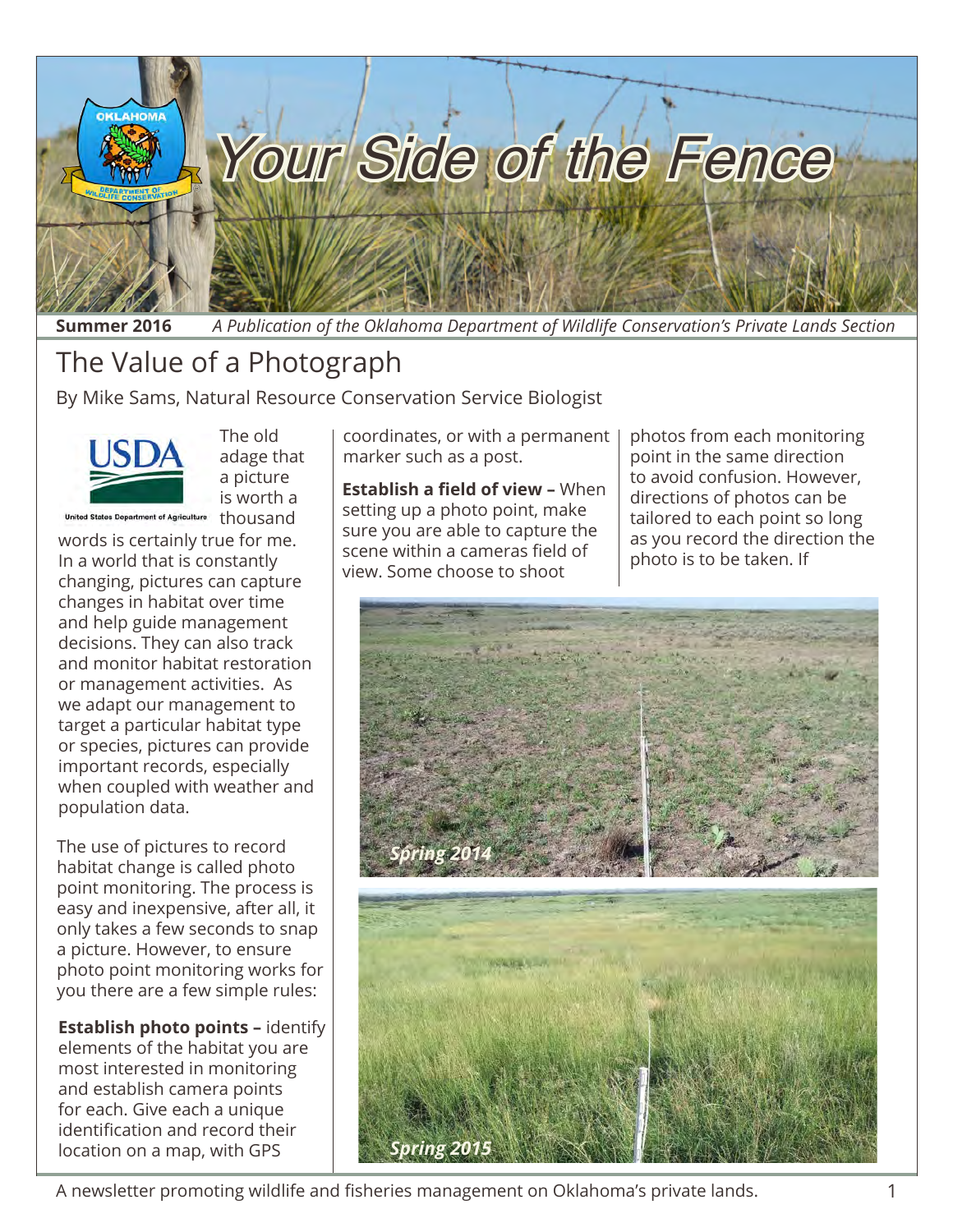### **Your Side of the Fence**

*A publication of the ODWC's Private Lands Section*

### **Landowner Assistance Contacts:**

| Doug Schoeling(405) 590-2584 |  |
|------------------------------|--|
|                              |  |
| Matt Fullerton(580) 571-5820 |  |

#### **Deer Management Assistance Program**

Erik Bartholomew..................(405) 396-2503

### **Okla. Wildscape Certification Program:**

Melynda Hickman..................(405) 990-4977

#### **Streams Management**

Jim Burroughs........................(918) 683-1031

### **Farm Pond Technical Assistance; Farm Pond Fish Stocking Program:**

NW Region - Chas Patterson.(580) 474-2668 SW Region - Ryan Ryswyk.....(580) 529-2795 NE Region - Josh Johnston....(918) 346-3220 EC Region - Jim Burroughs...(918) 683-1031 S E Region - Don Groom.......(918) 297-0153 C Region - Keith Thomas...(405) 325-7288

### **Other ODWC Contacts:**

| Operation Game Thief(800) 522-8039 |
|------------------------------------|
| License Section(405) 521-3852      |
| Websitewildlifedepartment.com      |

*"Your Side of the Fence" is published twice annually to promote wildlife and fisheries management on Oklahoma's private lands. Articles may be reprinted with permission from the editors:*

Jena Donnell...........................(405) 496-0350 jena.donnell@odwc.ok.gov

o r

Doug Schoeling......................(405) 590-2584 doug.schoeling@odwc.ok.gov

*This program receives Federal assistance from the U.S. Fish and Wildlife Service, and thus prohibits discrimination on the basis of race, color, religion, national origin, disability, age, and sex (gender), pursuant to Title VII of the Civil Rights Act of 1964 (as amended), Title IX of the Education Amendments of 1972, the Age Discrimination Act of 1975, Section 504 of the Rehabilitation Act of 1973, and Title II of the Americans with Disabilities Act of 1990. To request an accommodation or informational material in an alternative format, please contact (Oklahoma Department of Wildlife Conservation, (405) 521-3851). If you believe you have been discriminated against in any program, activity, or service, please contact: U.S. Fish and Wildlife Service, Office for Diversity and Workforce Management, 5275 Leesburg Pike, Falls Church, Virginia 22041.*



*Spring 201* 

details like plant heights or cover are important, consider placing a sized object, such as a yard stick, in the photo.

### **Decide when to take photos –**

The frequency of taking photos is dependent on what you are wanting to record. If you wish to record vegetation establishment or changes within a season or year you could take photos weekly, monthly or seasonally. For long term monitoring, annual photos might suffice. If photos are to be taken annually, determine what season best represents what you are trying to record. For example, if quail are of interest spring photos might help record nesting cover conditions. When taking photos annually it is important to take them during the same time each year. As a general rule we attempt to schedule annual photos within 10 calendar days of each other.

**Catalog photos –** The major drawback to digital photos is they can often get lost among all the other pictures on your computer or maintain a permanent residence on your camera or phone until you need to free up space, which usually results in them being deleted. Establishing a catalog in your computer is a good way to organize and track your photos, but I have learned from experience that it is wise to back everything up. I prefer printing the photos and then keeping them in a notebook with notes on weather, along with a few game camera and hunting pictures to show the fruits of our labor.

By adhering to these simple rules, photo point monitoring might help shed some light on your management efforts. I hope this information inspires you to start recording the successes of your habitat projects.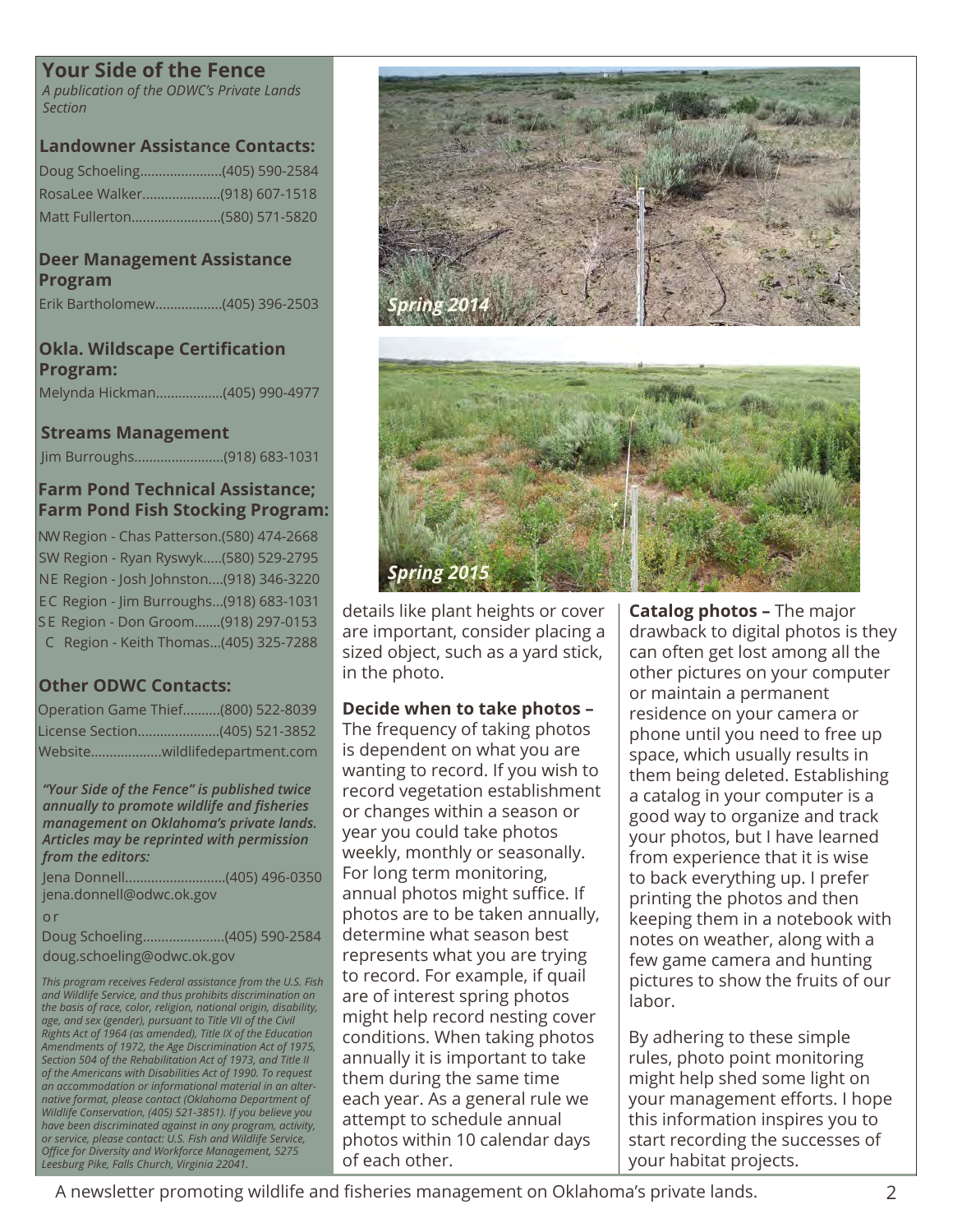

### Realistic Expectations from Your Farm Pond

By Ryan Ryswyk, Southwest Region Regioinal Fisheries Supervisor



In the last issue of this newsletter, we discussed ways to increase the size of farm pond fish. But what can landowners expect when it comes to

their pond? Can each individual fish of every species be trophy size? Realistically, no. As with most things, pond management requires some give and take and pond owners shouldn't expect every fish in the pond to be a lunker.

Growth rates for fish depend on a variety of factors including the amount of nutrients in the pond available for plankton growth, amount of food available to the fish, water temperatures, and even water quality.

The number of fish in your pond is another factor. Too many bass and not enough bluegill can lead to small, slow-growing bass because there simply isn't enough food for the bass to eat. The few bluegill that escape predation by bass will be very large because they do not have to compete with other bluegill for food.

| <b>Expected Growth for Oklahoma's Balanced Farm Ponds</b> |            |              |              |  |  |  |
|-----------------------------------------------------------|------------|--------------|--------------|--|--|--|
|                                                           | Year 1     | Year 2       | Year 3       |  |  |  |
| <b>Bluegill</b>                                           | 2-3 inches | 4-5 inches   | 5-6 inches   |  |  |  |
| <b>Largemouth Bass</b>                                    | 6-8 inches | 10-12 inches | 12-14 inches |  |  |  |
| <b>Channel Catfish</b>                                    | 7-9 inches | 10-13 inches | 13-16 inches |  |  |  |

#### **Recommended Stocking Rates**

A balanced fishery, one with a moderate amount of fish in a variety of size ranges, is recommended for most pond owners. A largemouth bass, bluegill, and channel catfish trio is one of the most common and easiest to manage combinations of fish for Oklahoma ponds.

The Wildlife Department recommends stocking 500 bluegill fingerlings and 100 channel catfish fingerlings per acre in the fall. The following spring, stock 100 largemouth bass fingerlings per acre. Stocking bluegill before stocking bass allows the bluegill to grow and possibly reproduce before introducing the predatory bass.

If large bass is your goal, you may need to accept that your pond may not be able to support a high number of individuals. To reach this goal, you may even need to harvest bass from your pond. A smaller number of bass will reduce competition for food and allow those fish to grow faster. While supplemental feeding of forage fish (fathead

minnows and golden shiners) is an option for growing larger bass, these forage fish may not survive long term. Stocking bluegill sunfish to feed bass is recommended.

While bluegill are the best option for feeding bass, high protein fish food can help channel catfish. Catfish can be fed during the warmer months of the year when they are actively feeding and growing. Never feed more than 15 pounds per surface acre per day because of the risk of reducing the water quality in your pond. A great advantage of feeding catfish is that you often see the fish surface, which allows you to monitor their growth. Find additional information for feeding farm pond fish in the Fall 2008 issue of this newsletter.

As with most activities, farm pond management takes time and patience. Try not to rush the process by overstocking, overharvesting, or overfeeding. Patience will go a long way in having a healthy, balanced pond for you and your family to enjoy.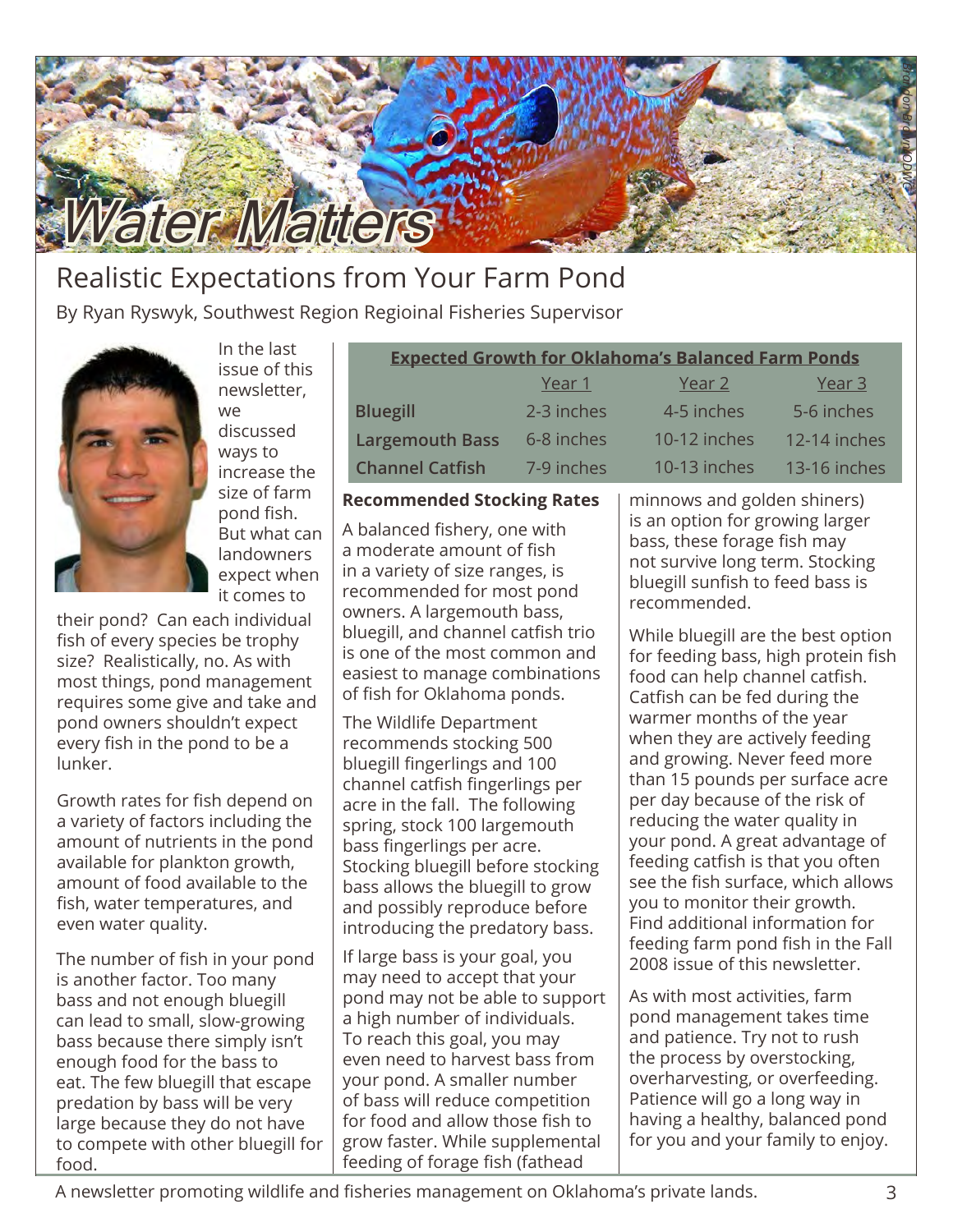

### An Update on Salt Cedar Control Efforts By Weston Storer, Wildlife Biologist at Beaver River WMA

As a Wildlife Management Area biologist, I regularly battle invasive plant species, including the non-native salt cedar. This "water hog" of a



tree poses a serious threat to our state's waterways, but is especially dangerous in an area that receives less than 25 inches of rain in a typical year.

Land managers have attempted several different control methods over the years: trees have been burned, cut down, sprayed, and a combination of these efforts. But research and field experience has shown this tree often sprouts from the stump after burning, which can double the amount of salt cedar rather than reduce it. Herbicide treatment of the tree's leafy growth has proven effective, but requires spraying the entire tree. Because salt cedars often form dense thickets, aerial spraying gains the largest results. To date, most managers prefer an initial Imazapyr herbicide treatment, followed by up to two years of continued treatment to confirm tree kill. After this two year period, the

tree carcasses can be mechanically removed, shredded, or piled and burned. Managers should consider the least erosive option for the removal site.

Another control method was the introduction of the Asian salt cedar leaf beetle. Research suggests it may take 4-7 years of leaf defoliation by the beetle to kill a salt cedar tree. While this biological control method takes twice the time of herbicide treatments, it is more cost effective and does not lead to regrowth like other options.

Initial beetle introduction began in the mid-2000s, but have since stopped because a federally endangered bird from New Mexico and Arizona, the southwestern willow flycatcher, has started nesting in the invasive trees. Salt cedars have outcompeted native willows the birds traditionally used, so they have adopted the non-native tree as a primary nesting site. Biologists with the U.S. Fish and Wildlife Service are concerned the beetle may further threaten the bird by defoliating their improvised nesting cover. Most of the salt cedar beetle research funding has been cut and states cannot introduce more beetles. Even so, states are not required to kill any beetles that may be present on the landscape.

The non-native salt cedar (*Tamarix chinensis*), labeled by many locals as a tamarack, was introduced to the United States from Eurasia in the mid-1800s for the nursery trade. By the early 1900s, this tree had been planted in the West to control stream bank erosion. Unfortunately, salt cedars utilize large amounts of water and are not beneficial on the landscape. The leaves excrete salt, leading to the plants' salty name. When they shed, the surrounding ground increases in soil salinity. This denies most native plants the opportunity to grow in that particular environment.

The beetle has worked its way into Oklahoma by way of Texas through several creeks and river systems. The western half of Oklahoma has seen appearances from the salt cedar beetle in the past few years. Due to the intensive spread of the salt cedar beetles and their impact on other important species, they will continue to be an interesting component to salt cedar control.

Get more information about salt cedar control, including herbicide recommendations in the U.S. Forest Service's "[Field Guide for](http://www.fs.usda.gov/Internet/FSE_DOCUMENTS/stelprdb5180537.pdf)  [Managing Saltcedar," Document](http://www.fs.usda.gov/Internet/FSE_DOCUMENTS/stelprdb5180537.pdf)  [TP-R3-16-2.](http://www.fs.usda.gov/Internet/FSE_DOCUMENTS/stelprdb5180537.pdf)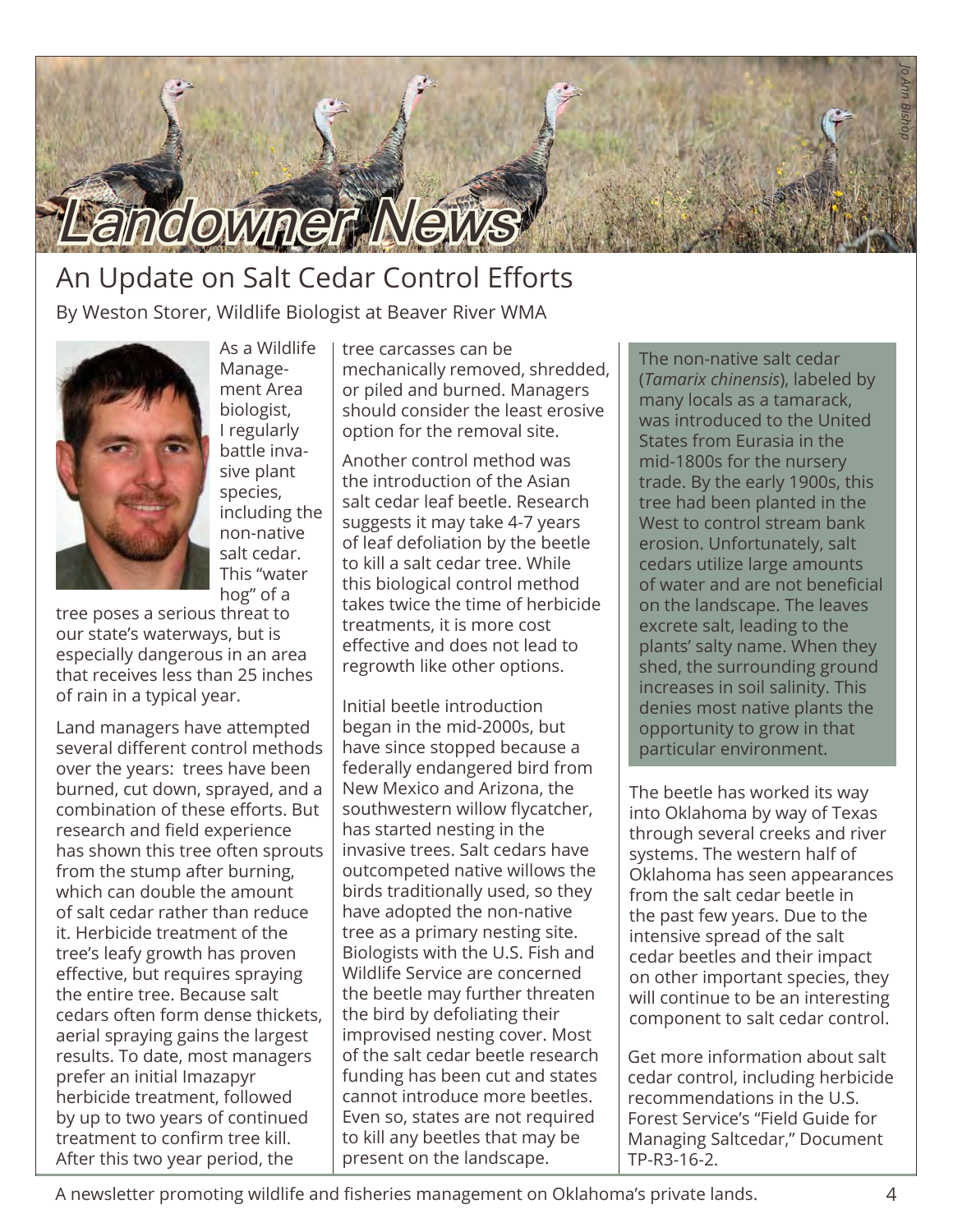# Landowner Spotlight

## Managing the Land with Richard Lindly

By RosaLee Walker, Private Lands Biologist



When Delaware County's Richard Lindly first decided to focus his efforts on habitat management ten years ago, his primary goal was to improve

hunting success. Soon, his goals and motivation shifted to creating a place his family can not only hunt and fish, but also observe wildlife and learn to care for the land.

"The excitement derived from observing wildlife and the satisfaction of providing desirable habitat for many species is what keeps me going. I think we are all called to be good stewards of the land and I hope to pass that down to my children," Lindly said.

To help achieve these goals, Lindly applied for the Wildlife Department's Wildlife Habitat Improvement Program (WHIP) and received funding to make habitat improvements on his property. Since management efforts started a few years ago, he has started seeing habitat improvements and wildlife benefits.

"We are seeing more wildlife and hope to attract turkeys soon," Lindly said. He wants to improve the habitat to be able to support as many different wildlife species as possible, especially whitetailed deer, wild turkey, and northern bobwhites.

"The biggest thing lacking on my property was diversity in the habitat." With the assistance of WHIP, Mr. Lindly has created firebreaks and created wildlife openings on his property.

Prescribed burns have followed, improving the diversity in plant species as well as plant height.

*ODWC*

Where it was once closed canopy forest, Mr. Lindly has now opened the forest to allow sunlight to reach forest floor. The sunlight and open ground has promoted growth of native vegetation, providing cover as well as food for wildlife. These improvements should help the Lindly family exceed their wildlife management goals.

**"I think we are all called to be good stewards of the land and I hope to pass that down to my children."** 

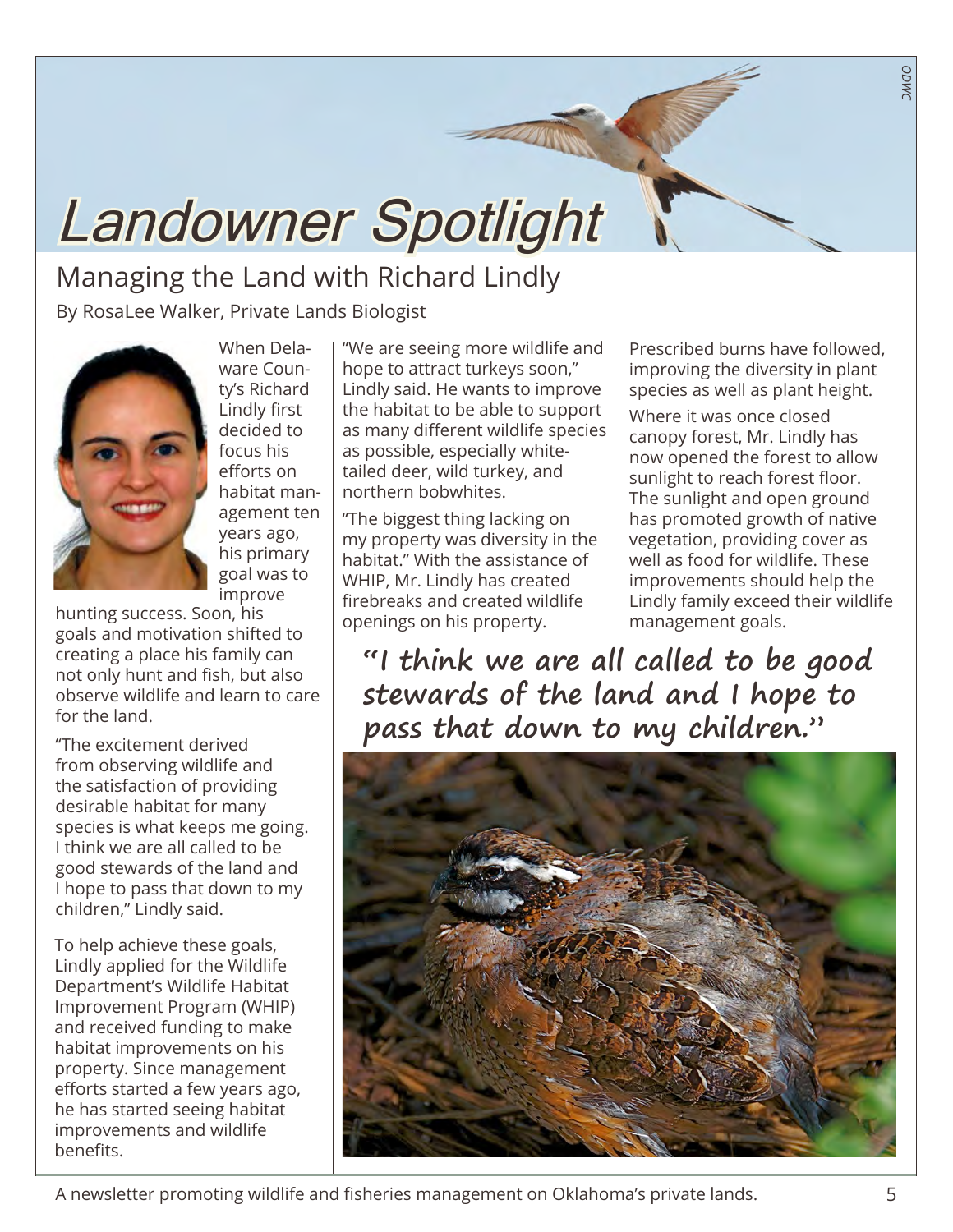

### Using Camera Surveys to Understand Your Deer Herd

By Erik Bartholomew, Big Game Biologist



Trail cameras are a useful tool for managing whitetailed deer; one of the best tools managers can use to better understand

their herd. Done correctly, these surveys can estimate the number of deer per acre, the buck-todoe ratio and recruitment. Keep in mind, this survey is designed to establish trends and *estimate* deer numbers. Trail camera surveys do not provide a complete census of your herd.

This survey assumes that:

- Deer on your property are attracted to bait sites.
- The attractiveness of the bait is similar each year.
- Bucks and does are equally attracted to the bait site.
- Every unique buck photographed is identified accurately.
- A majority of deer using the property are photographed.

Surveys can be conducted before or after hunting season. Pre-season surveys start in late summer (mid-August to mid-September) when buck



*Corn is the most readily available bait used for trail camera surveys, but milo and rice bran are less attractive to non-target species.* 

antlers are nearly full grown and fawns are moving with does. This time of year is best for determining harvest rates for the upcoming season. Another option is to conduct surveys after hunting season to determine how many deer are remaining on the property. This should be done in January, before antlers begin to drop. Combining the surveys can give a picture of what is happening with your deer herd year-round.

### **Setting Up a Trail Camera Survey**

Make a grid layout across a map or aerial photo of the property. The total acreage will determine the size of each block. We recommend having at least one camera per 100 acres for properties less than 1,000 acres in size. For larger

properties, one camera per 160 acres is sufficient. (Cameras can be rotated to different areas to limit the number of cameras needed.) Within each block, select a site near the center of the survey area with ease of access and deer activity in mind (two-track roads, deer trails, etc.). Identify each grid with a number or letter. This ID can be painted on a nearby tree or board in the photo background to help with sorting photos.

Locate the camera 12 to 20 feet from the bait. Try to center the bait pile in the camera's field of view. Camera brands have varying effective ranges so check the manufacturer's suggested distances. Set the camera delay for a minimum of 5 minutes to reduce the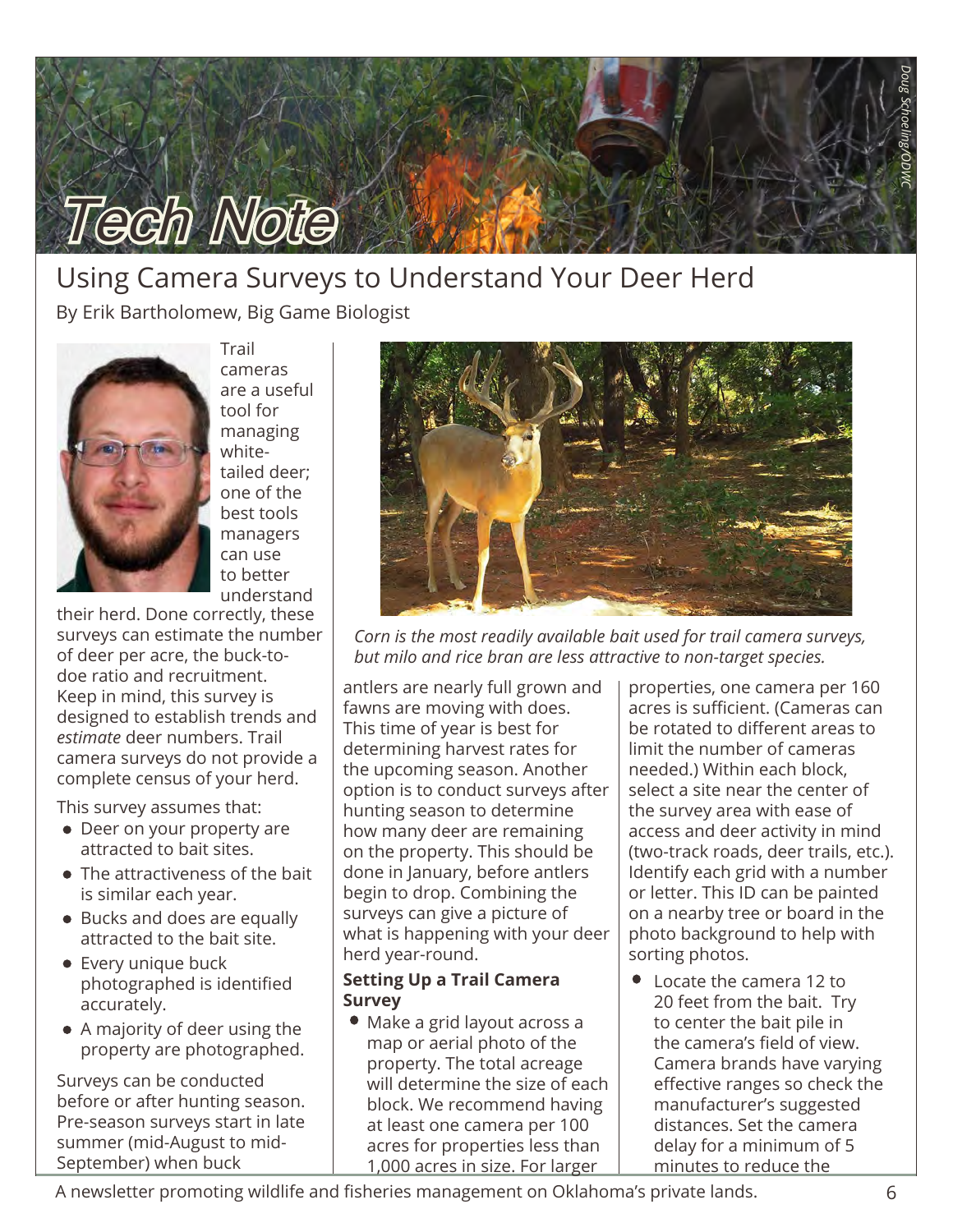number of images you have to sort later.

- Run the survey for 10 to 14 days. In research studies, 85 percent of deer on a property were photographed in 10 days. Ninety percent of deer on a property were photographed in 14 days. When trying to manage expenses, 10 days is sufficient.
- After the survey period, sort your images and count the number of bucks, does, and fawns. Fawns are all deer younger than 1 year old, including buck fawns. Study the photos closely to count the number of unique bucks based on antler characteristics. This will help determine deer density. If you have 100 buck photos and can positively identify 10 individuals, the ratio of unique bucks to total bucks is 10:100, or 10 percent. This "unique buck ratio" can then be applied to the number of does and fawns recorded. (If 300 images of does are taken, applying the 10 percent ratio would yield an estimated 30 does. (300 X 0.10 = 30 does)

### **Survey Tips**

- Avoid timing your survey when natural food sources (acorns) are readily available.
- Orient your camera in a northern or southern direction to avoid harsh sunlight affecting the photo quality.
- Set your cameras at waist height to get the best photo of the deer.
- Check pictures the day after you install you camera. If no deer were observed, consider pre-baiting the site.
- Consistency is key. Use the same location every year, during the same time period.





| <b>The Snapshot Ranch Trail Camera Survey Results</b>                                                                                                                                                              |        |                                                                        |                       |                              |                                   |
|--------------------------------------------------------------------------------------------------------------------------------------------------------------------------------------------------------------------|--------|------------------------------------------------------------------------|-----------------------|------------------------------|-----------------------------------|
|                                                                                                                                                                                                                    |        |                                                                        |                       | <b>Total</b>                 | <b>Unique</b>                     |
|                                                                                                                                                                                                                    | Site 1 | Site 2                                                                 | Site 3                | <b>Photos</b>                | <b>Deer</b>                       |
| <b>Bucks</b>                                                                                                                                                                                                       | 75     | 150                                                                    | 100                   | 325                          | 15<br>$(15/325=0.05)$             |
| <b>Does</b>                                                                                                                                                                                                        | 100    | 120                                                                    | 170                   | 390                          | 20<br>$(390 \times 0.05 = 19.5)$  |
| <b>Fawns</b>                                                                                                                                                                                                       | 100    | 75                                                                     | 100                   | 275                          | 14<br>$(275 \times 0.05 = 13.75)$ |
| <b>Total Number of Deer:</b><br>49                                                                                                                                                                                 |        |                                                                        |                       |                              |                                   |
| 1/6.5<br><b>Deer Per Acre:</b><br>49 deer per 320 acres, (320/49=6.5)                                                                                                                                              |        | <b>Buck-to-Doe Ratio:</b><br>1:1.33<br>15 bucks: 20 does, (20/15=1.33) |                       |                              |                                   |
| 98/mi <sup>2</sup><br><b>Deer Per Section:</b><br>6.5 deer/acre, 640 acres/section,<br>$(640 \text{ acres}/6.5 \text{ deer per acre} = 98)$<br>OR<br>49 deer/320 acres, 640 acres/section,<br>$(49 \times 2 = 98)$ |        | <b>Doe-to-Fawn Ratio:</b><br>1:0.7<br>20 does: 14 fawns, (14/20=0.7)   |                       |                              |                                   |
| Learn how to apply this survey<br>in your deer herd management<br>efforts by contacting me at                                                                                                                      |        |                                                                        | or at (405) 396-2503. | erik.bartholomew@odwc.ok.gov |                                   |